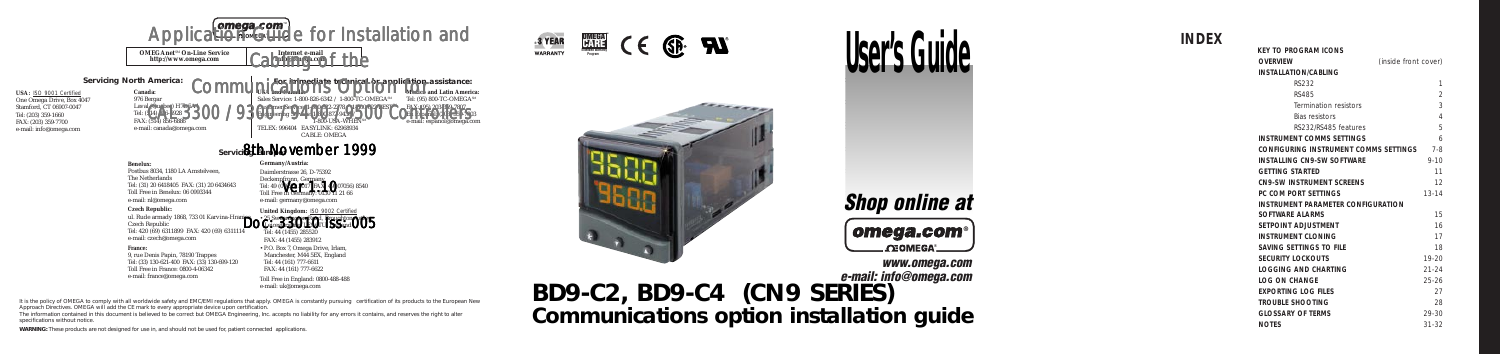# **Introduction**

The CN9 series controllers can all be ordered or retrofitted with either an RS232 or RS485 serial communications interface board. If the controller has the communications interface fitted then skip to the section titled **Installation/Cabling**.

| Feature                     | <b>RS232</b> | <b>RS485</b>        |
|-----------------------------|--------------|---------------------|
| Type of transmission lines  | Unbalanced   | <b>Differential</b> |
| Maximum number of drivers   |              | 128                 |
| Maximum number of receivers |              | 128                 |
| Maximum cable length        | 15m          | 1200m               |
| Maximum data rate           | 19.2Kb/sec   | 19.2Kb/sec          |
| Maximum CMV                 | $+/- 25V$    | $+12$ to $-7V$      |

Table lists the features of both RS232 and RS485 standards.

Cable: To ensure data integrity over long transmission distances, it is recommended that good quality RS485 cable is used.

Recommended: RS485: Belden 9841, RS232: Belden 9501

# **FITTING A COMMUNICATIONS INTERFACE BOARD**

The RS232 and RS485 interface boards are interchangeable and are fitted in exactly the same way, please read the fitting and safety instructions before proceeding.



**Caution:** Live circuits can hold charge for short periods after isolation from the voltage supply.

Electrostatic precautions should be observed when handling the controller outside the sleeve.

After isolating the controller from it's supply, the controller front bezel and circuit board assembly can be unplugged from the sleeve. Grasp the bezel firmly by the recesses on each side and pull. A screwdriver can be used as a lever if required.

To fit the RS232 or RS485 interface you will require the following parts, which are supplied with the interface.

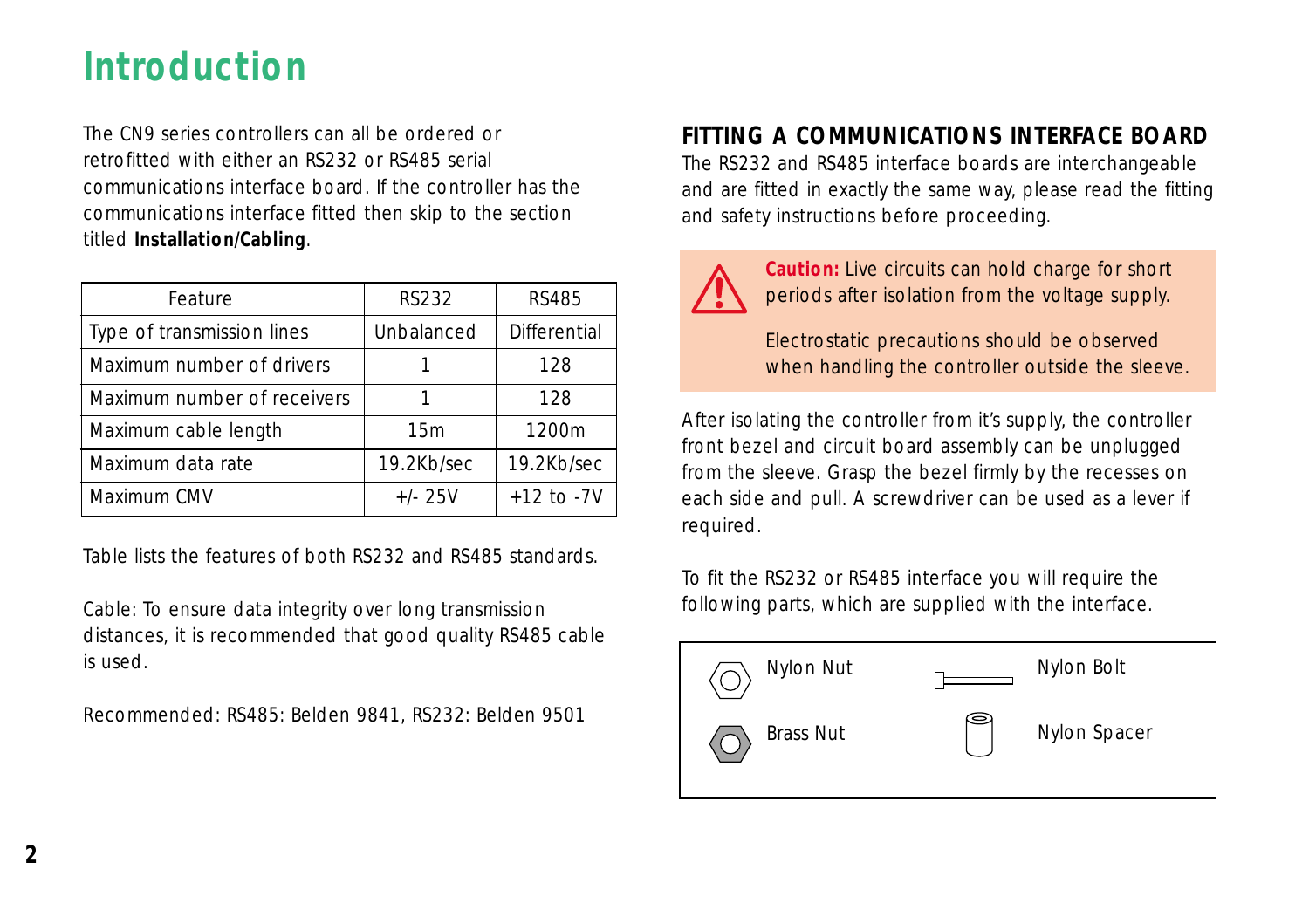

Insert the Nylon Bolt into the 3mm diameter hole at the bottom left hand corner of the controllers printed circuit board

Place spacer over Nylon bolt thread.





Screw the Nylon Nut onto the bolt. Do not overtighten as this will damage the screw thread.

Plug the 5-way female connector on the Comms Board into the 5-way male connector on the Controller board ensuring that connectors are all in alignment. At the same time ensure the hole in the Comms board fits over the screw thread.



Screw the Brass Nut onto the Comms board. Do not overtighten but ensure it's tight enough to stop the board from moving.

Cut the top of the screw thread so that it is level with the top of the Brass Half Nut.

Now you are ready to refit the Controller into its case. To do this carefully slide the PCB into the case aligning it with the connector arms at the rear, and then press the bezel assembly firmly into the sleeve until the latch clicks in order to compress the gasket and seal to NEMA4/IP66.

Diagram 1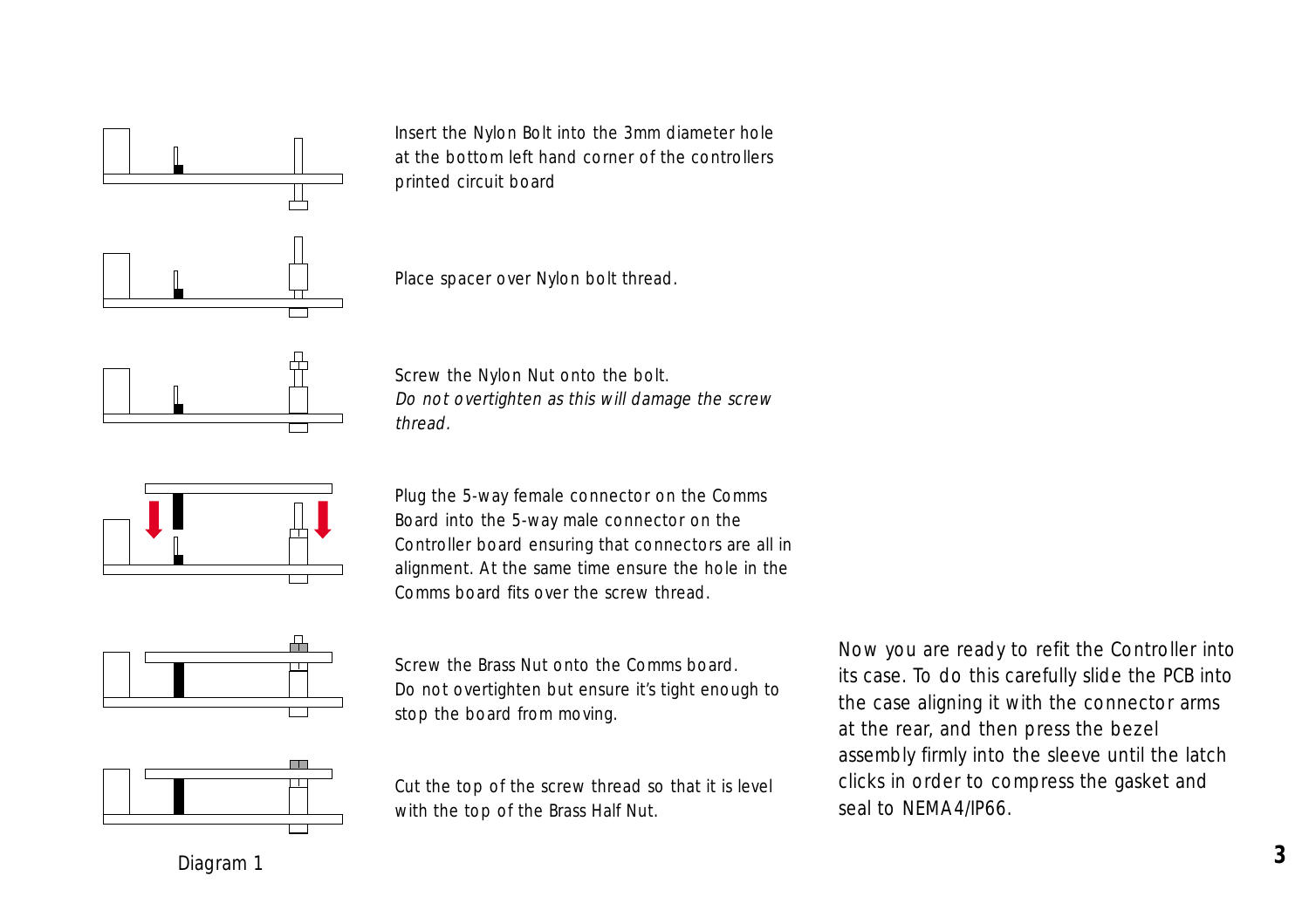# **Installation / Cabling**

# **RS232 CONNECTIONS**

RS232 is the standard most widely used for interfacing peripherals to PC's and is designed for serial communications with single instrument up to distances of 15 metres, in a low electrical noise environment.

Connection is via a screened two core cable where the voltage signal on each line is referenced to the screen which is grounded. Most PC's have one or two RS232 compatible ports fitted as standard.

# **RS485 CONNECTIONS**

RS485 is a half duplex serial communications link and is the standard most commonly used for industrial applications due to it's high noise immunity and multi-drop capability. It enables a PC to communicate with up to 128 instruments over distances up to 1200 metres, and requires the addition of an RS485 interface card, or a separate RS232 / 485 converter.

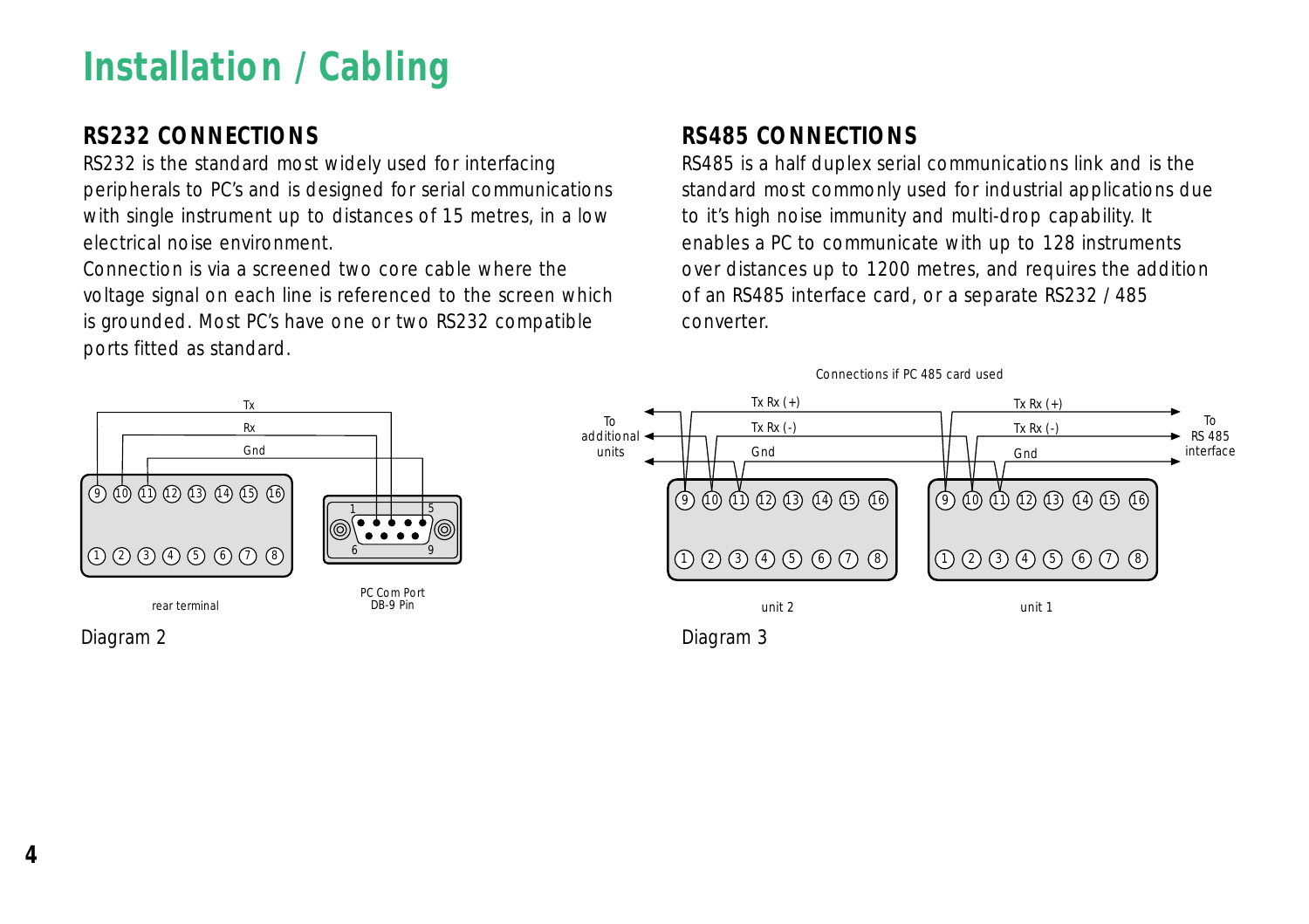Each RS485 interface has specific connection and termination biasing requirements which will be detailed in their installation instructions. The general principals are as follows.

**Terminations** Because each wire is a transmission line, it must be properly terminated to prevent reflections. Where multiple instruments are daisy-chained together, a 120 ohm terminating resistor should be fitted at the connection to the PC and to the last instrument in the chain.

**Bias Resistors** When transmission lines are not transmitting, they remain in an indeterminate state which can allow receivers to receive invalid data bits due to electrical noise on the cable. To prevent this, the lines should be forced into a known state by fitting two 620 ohm bias resistors to one point (node).

If an RS485 interface card is being fitted to the PC, separate bias resistors may not be needed because they may already be fitted to the card. Check the manufacturers specification.

As mentioned earlier RS485 cards and converters differ greatly in their requirements and therefore the installation instructions supplied with the interface should be read carefully.







Diagram 5 Bias resistors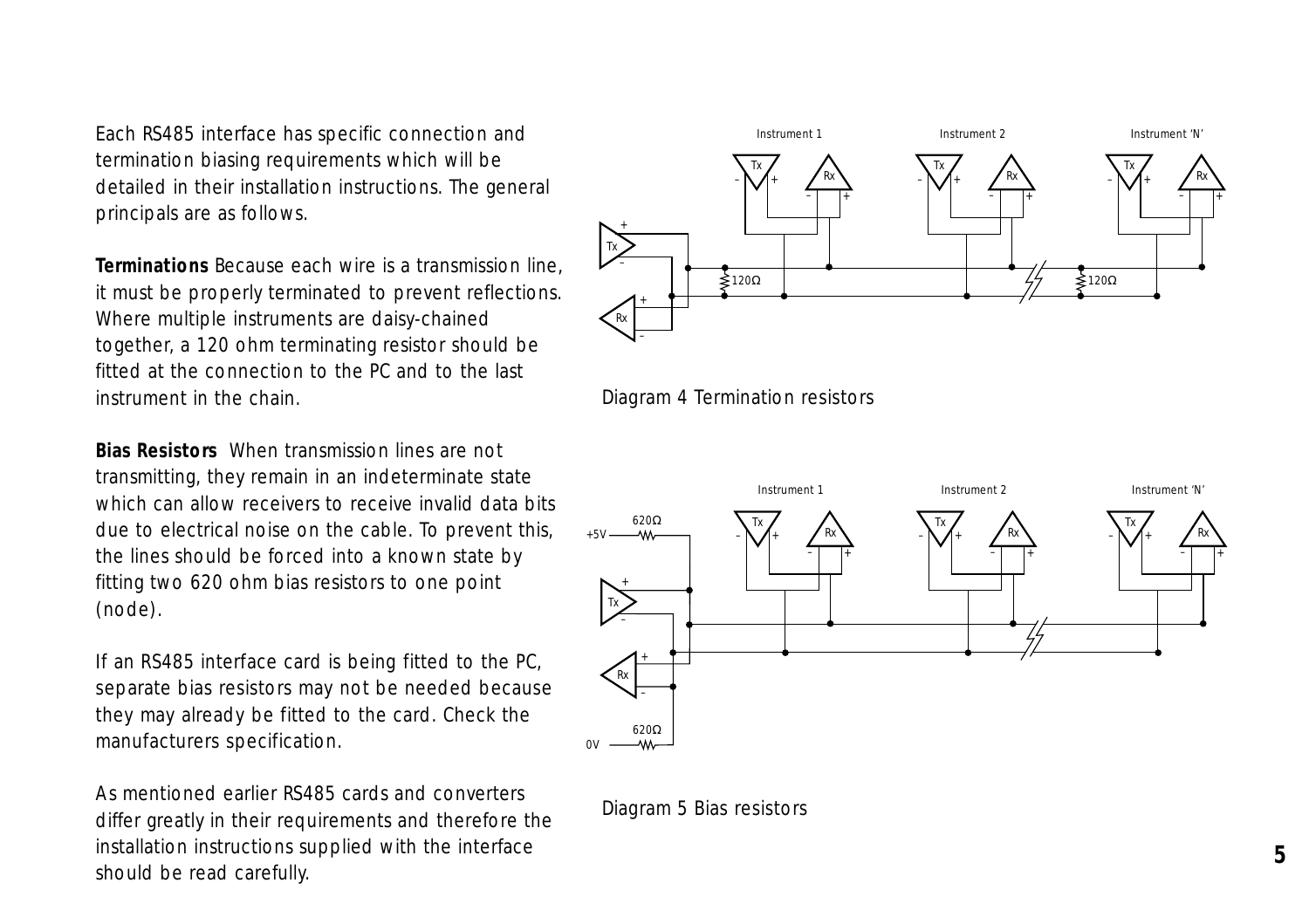# **Instrument Comms Settings**

Immediately after power-up, both instrument, and PC comms settings need to be made compatible before communication between them is possible. Instrument defaults are shown below together with available options.



(Address) This is a unique identification number that must be allocated to each instrument connected to the network. **Default = 0.** Options; **1 to 247**

# **BBud**

(Baud rate) The setting determines the serial communication data transmission rate in bits/sec, and must match the PC settings. **Default = 9600.** Options; **1200; 2400; 4800; 9600** and **19200 NOTE:** If a comms board has been retro fitted

**HALB** 

(Data) Sets the transmission format, and must match the PC settings

### **Data Format Table**

| Settings | Start bits | Data bits | Parity    | Stop bits |
|----------|------------|-----------|-----------|-----------|
| Default  |            |           | n (none)  |           |
| Option 1 |            |           | e (even)  |           |
| Option 2 |            |           | $o$ (odd) |           |

the default baud rate is 1200.



(Debug) Commissioning and troubleshooting aid. Display shows when the instrument is transmitting or receiving data by rapidly flashing the three horizontal segments of the first and last digit of the display. **First digit = Tx; last digit = Rx Default = Off.** Options; **off; on**

**Only use dbuG during commissioning or trouble-shooting because it shares display segments and therefore corrupts the normal display.**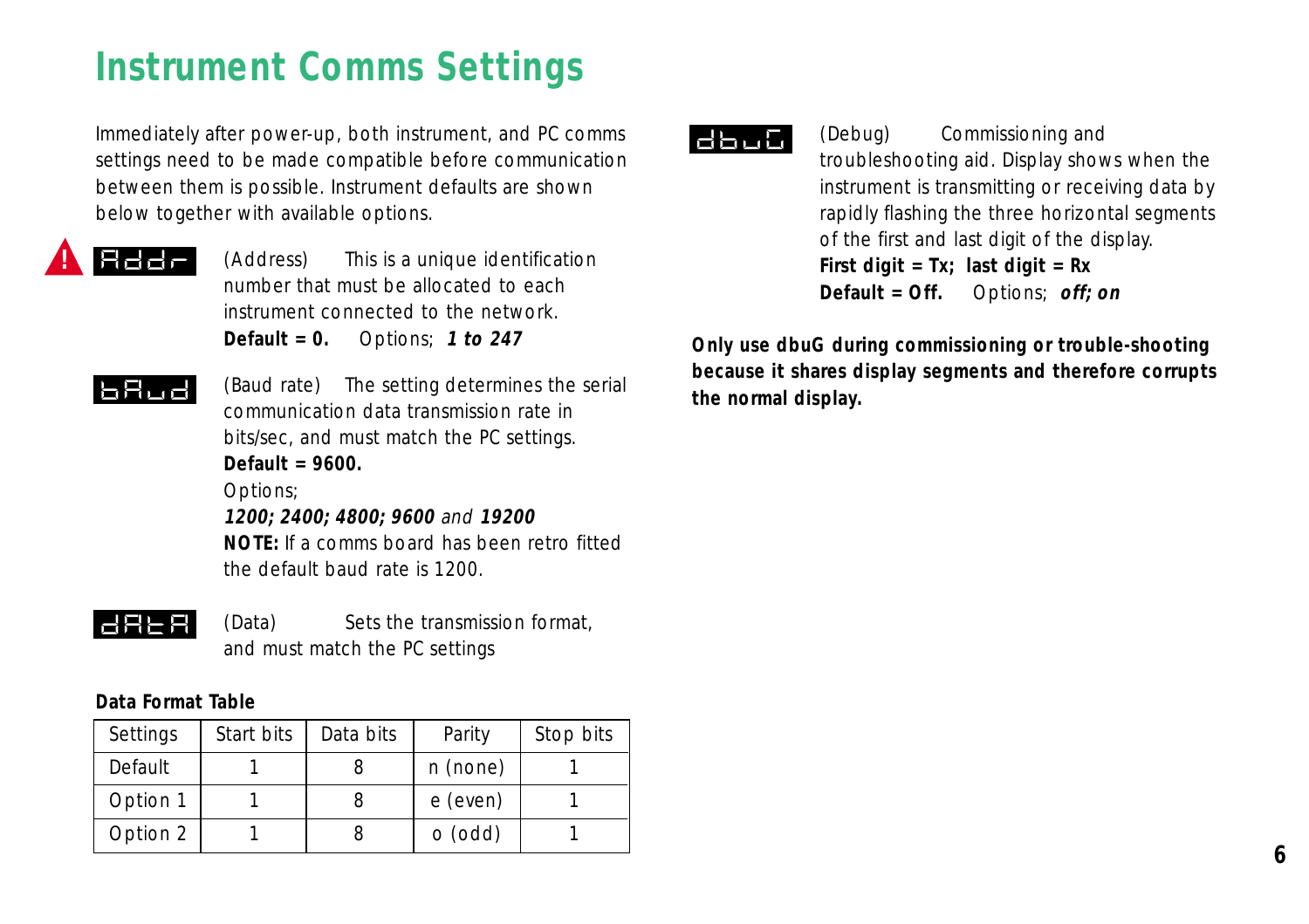# **Configuring Instrument Comms Settings**

**This should also be done immediately after power-up, and is only possible from the instrument front panel.**

On power-up the controller will display the self test sequence followed by Alternating **INPT and nonE** 

**Note:** During the following procedure the display will revert to alternating **INPT** and **nonE** after 60 seconds of keying inactivity, but will retain any settings already completed. Should this occur, or in the event of becoming 'lost' in the program, please start again from the alternating **INPT** and **nonE** display.

**To select Level C (communications settings)** 

**Press ▼ once display alternates LEVL** and 5 **Press and hold** ✱ **and press** ▼ five times to reach **level C** display alternates  $\mathbf{E} = \mathbf{H}$  and  $\mathbf{C}$ 

**Note: Level C is only visible when the comms interface board is fitted to the unit**

**To set instrument comms address**

**!**

**7**

**Press ▲ once display alternates**  $\bullet$  **→ and 0 Press and hold**  $★$  **and press ▲ to index to chosen address** number **(1 to 247)**

**Note:** In the absence of any conflicting information the following comms settings should be left as the default values (see details on page 6).

**To read or adjust comms settings**

**Baud rate**

**Press ▲ once display alternates BAUDE and 9600 (Default setting)**

**Press and hold**  $*$  and use **A** or ▼ keys to select preferred value.

### **Data format**

**Press ▲ once display alternates DATA and 18n1 (Default setting)**

**Press and hold**  $*$  and use **A** or ▼ keys to select preferred setting. (see table page 7).

**Debug setting**

**Press ▲ once display alternates DBUG and oFF (Default setting)**

**Press and hold** ✱ and use ▲ key to select **on**

**To enter settings into memory**

**Press and hold ▲ and ▼ for 3 seconds display alternates**  $\Box$ **P** and *nonE* 

**To check settings;** repeat the above procedure

### **The unit is now ready to be configured from the PC.**

**Note:** Where more than one instrument is connected to the system, it is useful at this point to list them by location, title and comms address. The list can then be used as a reference to ensure that the instruments are given the same identity when configuring the comms link from the PC.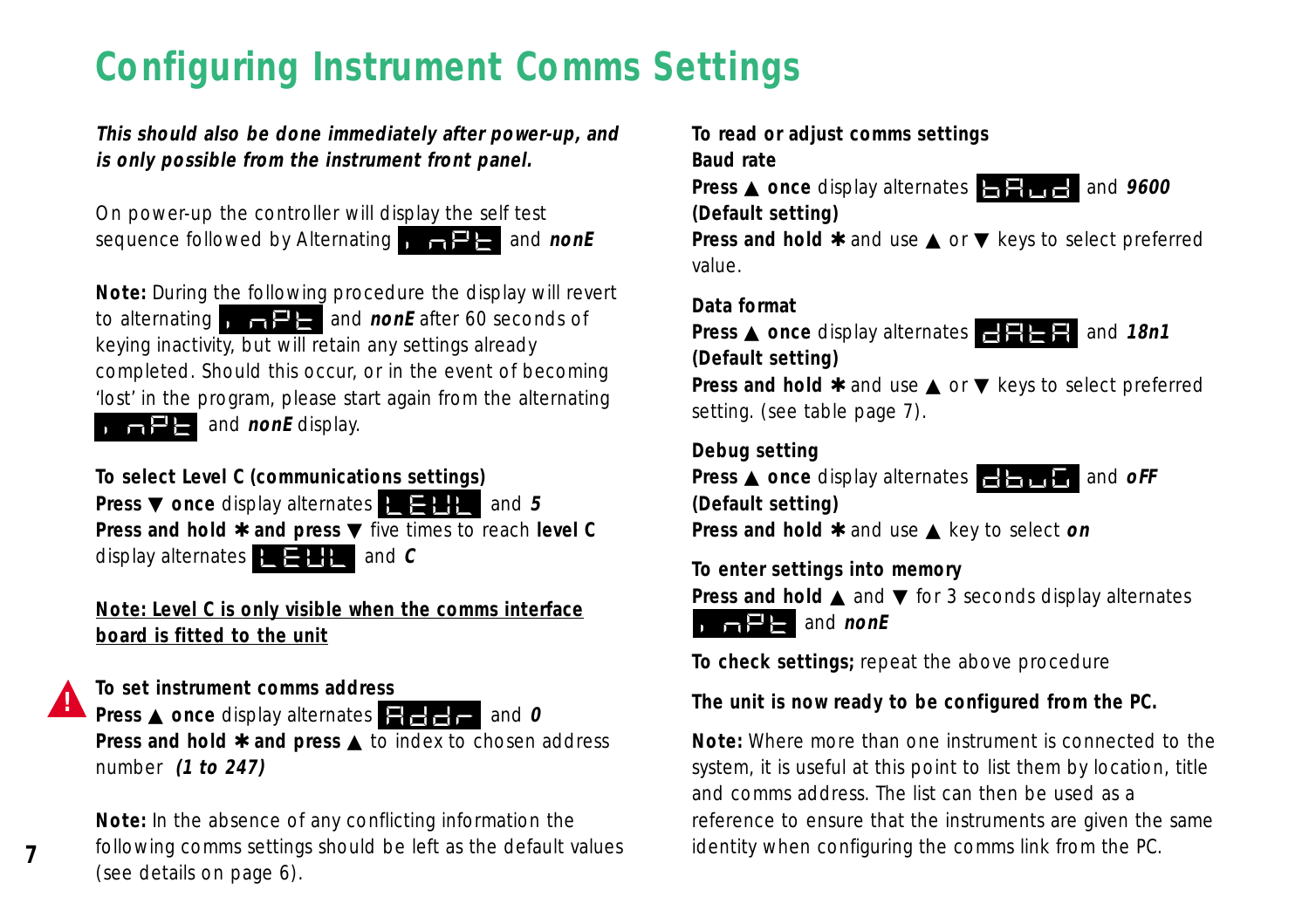# **Application Software**

The controllers with the communications interface fitted use the Modbus RTU protocol. If you wish to integrate the controllers into a third party software application, or code your own custom software application, there is a document that explains how to communicate with the controllers. The document is available from Omega

# **CN9-SW APPLICATION SOFTWARE**

The easiest way to communicate with the controllers is using the dedicated CN9-SW package for remote configuration and data acquisition. This package requires no programming or configuration and is ready to run, if you are familiar with Windows applications you can be up and running in minutes.

# **CN9-SW PC REQUIREMENTS**

To gain the full benefit of CN9-SW software, it is recommended that the PC is fitted with a Pentium processor, running Windows 95/98/ME/NT/2000 and has a graphics card capable of displaying a minimum of 256 colours. A minimum of 16MB RAM for Windows 95/98, 32Mb of RAM for Windows NT/ME or 64MB of RAM for Windows 2000 is recommended, together with enough free hard disk space to meet your logging requirements.

# **CN9-SW PERFORMANCE CONSIDERATIONS**

When an application has more than 32 instruments on the bus, we recommend you look at using a higher specification PC. If you have between 32 and 128 instruments on the bus a recommended minimum PC specification would be a Pentium

200MHz processor with 64Mb of RAM. To keep CPU and RAM usage to a minimum it is generally good practice not to log data more frequently than necessary, and also keep the time base of charts as small as reasonably possible. If you need to review the full chart history you should select 'View Plot' mode and then increase the time base of the chart, remember to return to 'Auto Plot' mode when finished. If possible you should also increase the 'Refresh Frequency' option in the 'Select Units To Chart' screen. This option allows you to keep logging data in the background, but only redraw the chart when 'X' number of samples have been acquired from each controller. For instance if the 'Sample Frequency' is set to 1 second and the 'Refresh Frequency' is set to 20, the chart will only be redrawn and updated every 20 seconds, but logging still continues in the background at the rate of once per second.

# **Additional information SETTING SECURITY LEVELS IN CN9-SW**

It should be noted that functions that have been locked appear to be still locked even when you are logged in at the correct security level. This means that the operator or supervisor have permission to unlock and adjust functions they have locked, but have to unlock that function first, then they can adjust the function. To retain your security settings remember to re-lock any functions you have unlocked for adjustment.